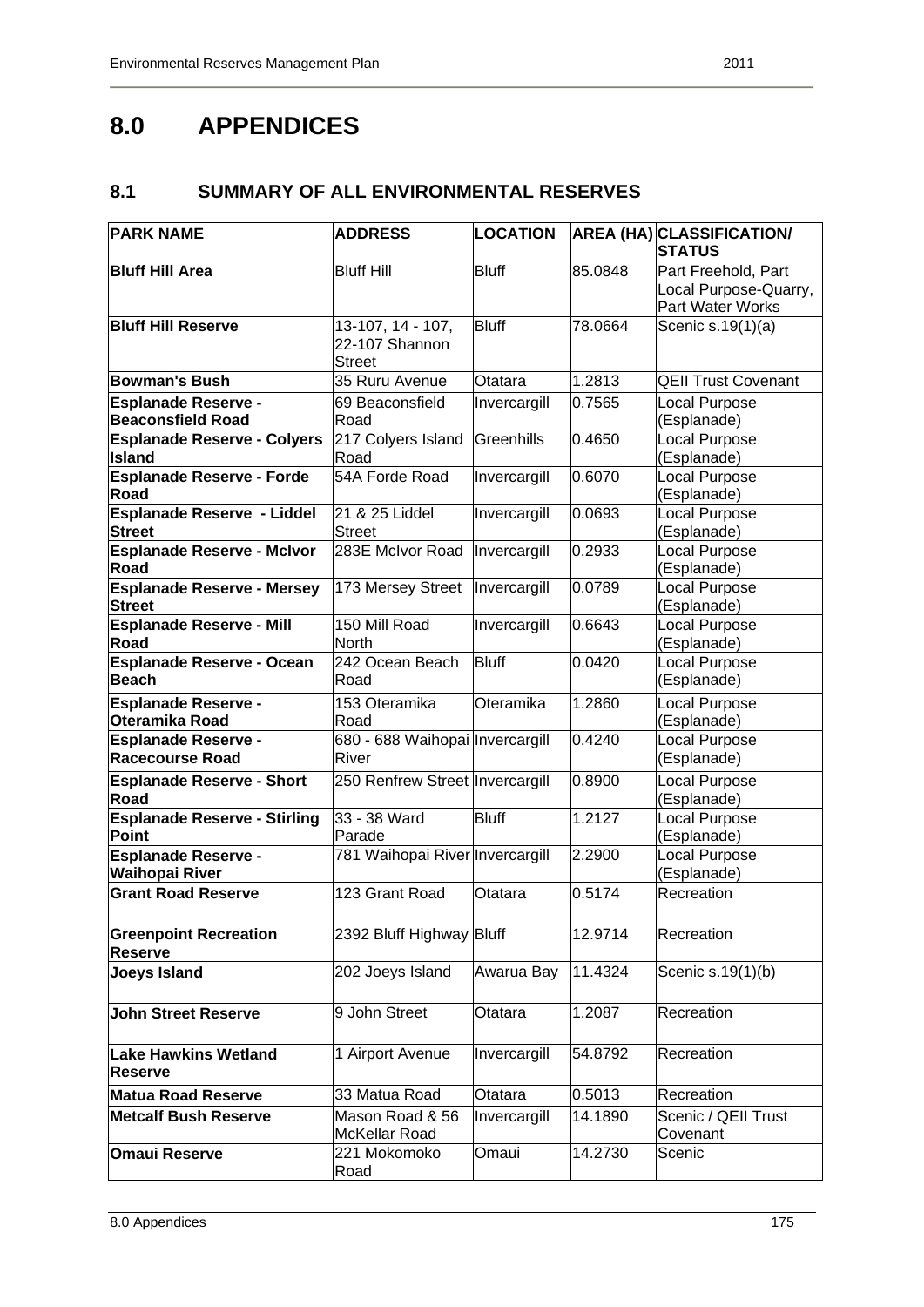| <b>PARK NAME</b>                   | <b>ADDRESS</b>                 | LOCATION     |           | <b>AREA (HA) CLASSIFICATION/</b> |
|------------------------------------|--------------------------------|--------------|-----------|----------------------------------|
|                                    |                                |              |           | <b>STATUS</b>                    |
| <b>Otatara Scenic Reserve</b>      | 104 Dunns Road                 | Otatara      | 41.9203   | Scenic                           |
| <b>Parnell Sanctuary</b>           | 38 Ariki Avenue                | Otatara      | 2.0015    | Scenic                           |
| <b>Paterson Reserve</b>            | 34 Spence Avenue Otatara       |              | 0.3440    | Local Purpose                    |
| <b>Red Tussock Reserve</b>         | 119 Rockdale Road Invercargill |              | 1.3499    | Scenic s.19 (1) (b)              |
| <b>Sandy Point Domain</b>          | Dunns Road                     | Otatara      | 2072.2786 | Recreation                       |
| <b>Seaward Bush</b>                | 166 Mason Road                 | Invercargill | 107.8933  | Scenic                           |
| <b>Stead Street Beautification</b> | 113 Stead Street               | Invercargill | 0.5260    | Endowment for                    |
| <b>Strip</b>                       |                                |              |           | Municipal Purposes               |
| <b>Stirling Point Reserve</b>      | 4A Ward Parade                 | <b>Bluff</b> | 9.1464    |                                  |
|                                    |                                |              |           |                                  |
| Taiepa Dune Reserve (a)            | 31 and 33 Raeburn Otatara      |              | 0.8400    | Scenic                           |
|                                    | Avenue.                        |              |           |                                  |
| Taiepa Dune Reserve (b)            |                                | Otatara      | 2.5500    | <b>Recreation</b>                |
|                                    | 83 Taiepa Road.                |              |           |                                  |
| <b>Thomsons Bush</b>               | 584 Queens Drive               | Invercargill | 33.5015   | Recreation                       |
| <b>Tikore / Spencer Island</b>     | 200 Tikore Island              | Greenpoint,  | 19.0202   | Scenic $s.19(1)(a)$              |
|                                    |                                | <b>Bluff</b> |           |                                  |
| Waihopai Bridge Reserve            | 574 Queens Drive               | Invercargill | 0.2194    | Recreation                       |

Total environmental reserves = 36 (2575.0750 hectares)

## **8.2 LIST OF PLANT NAMES USED IN THE TEXT**

 $*$  = Exotic (introduced) plant

### **Botanical Name Common Name**

- Aceana anserinifolia **bidibidi** Aceana novae-zealandiae **Bidibidi**
- Acer pseudoplatanus **Sycamore**
- Agrostis stolonifera **Creeping bent**
- Agrostis tenuis **Browntop**
- Anthroxanthum odoratum **Sweet vernal** *Apium australe* **New Zealand Celery** *Aristotelia serrata* Wineberry or Mako Asplenium falcatum **b**rooping spleenwort *Asplenium lyalli* Lyall's Spleenwort Asplenium obtusatum **Shore Spleenwort** Astelia fragrans **Bush Lily or Kakaha** Astelia spp. **Perching Lily**
- **Betula pendula Silver Birch** *Blechnum capense* **Native kiokio fern** *Blechnum duram* **Coastal hard fern** *Blechnum fluviatile* **Kiwakiwa**

Asplenium bulbiferum **Fig. 2018** Hen and chicken fern or mauku *Asplenium flaccidum* Hanging spleenwort or Raukatauri **Berberis darwinii** *Berberis* darwinii **Darwin's barberry** *Blechnum banksii* **Salt spray fern/Shore fern Blechnum discolor Crown fern or Piupiu**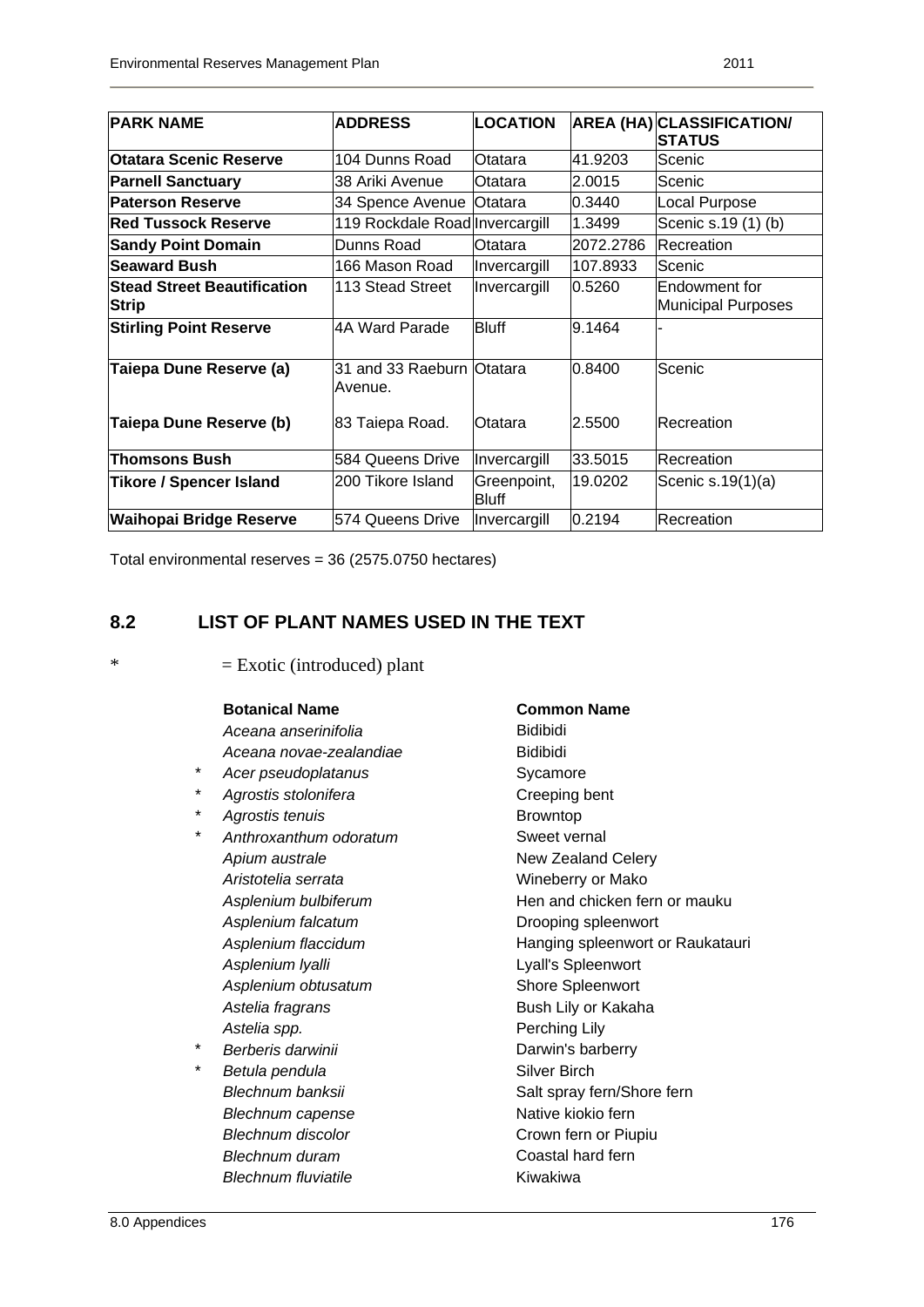### **Botanical Name Common Name**

**Blechnum lanceolatum Fern** *Blechnum minus* Swamp kiokio **Blechnum penna marina Alpine hard fern** *Blechnum procerum* **Fern/small kiokio** *Blechnum sp. 'brown scale'* **Common hard fern Blechnum species no. 1** Kiokio *Callitriche stagnalis* Pond water –starwort

- Calystegia silvatica **Convolvulus** Convolvulus **Calystegia tuguriorum Native bindweed [Carex](http://en.wikipedia.org/wiki/Carex)** genus **Tussock Carex coriacea Cutty grass** *Carex secta* **Pukio** Cassinia vauvilliersii **Contract Contract Cottonwood**
- **Cerastium glomeratum Cerastium glomeratum Sticky chickweed Chionochloa rubra Red tussock [Chionochloa](http://en.wikipedia.org/wiki/Chionochloa)** genus Tussock
- 
- 
- **Cirsium vulgare Scotch thistle Clematis vitalba Clematis vitalba Clematis vitalba Clematis vitalba Clematis 10 Colobanthus sp. Cushion plant Conium maculatum**  Hemlock
- \* *Convolvulus* Field bindweed **Coprosma areolata Small leaved shrub Small leaved shrub** Coprosma colensoi **belangua colensoi** Stinkwood/karamu **Coprosma foetidissima Stinkwood** *Coprosma grandiflora* Kanono **Coprosma parviflora SMALL SMALL SMALL SMALL SMALL SMALL SMALL SMALL SMALL SMALL SMALL SMALL SMALL SMALL SMALL SMALL SMALL SMALL SMALL SMALL SMALL SMALL SMALL SMALL SMALL Coprosma propinqua Mingimingi Cordyline australis Cabbage tree or Ti** *Coriaria sarmentosa* Tutu *Cortaderia richardii* Toetoe
- **Cotoneaster siminsii biographic contracts conceaster** contracts contracts contracts contracts contracts contracts contracts contracts contracts contracts contracts contracts contracts contracts contracts contracts contrac
- \* *Crataegus monogyna* Hawthorn
- \* *Crocosmia x crocosmiiflora* Montbretia
- **Cupressus macrocarpa Monterey cypress**
- \* *Cupressocyparis leylandii* Leyland cypress *Cyathea smithii* wheki *Cyathodes empetrifolia* Prickly mingimingi **Cyathodes fraseri Shrub Shrub** *Cyathodes juniperina* Prickly mingimingi **Cythea smithii Soft tree fern**

*Carpodetus serratus* Marbleleaf or Putaputaweta **Centella uniflora Angiosperm/flowering plant Cirsium arvense Californian thistle Cirsium lanceolatum**  Scotch or spear thistle *Clematis paniculata* Puawhananga/Clematis *Coprosma lucida* Glossy karamu/karanga **Coprosma rhamnoides Divaricating native shrub** *Coprosma rotundifolia* Round leaved coprosma **Cotula spp Cotula spp Cotula spp Water button/button weed**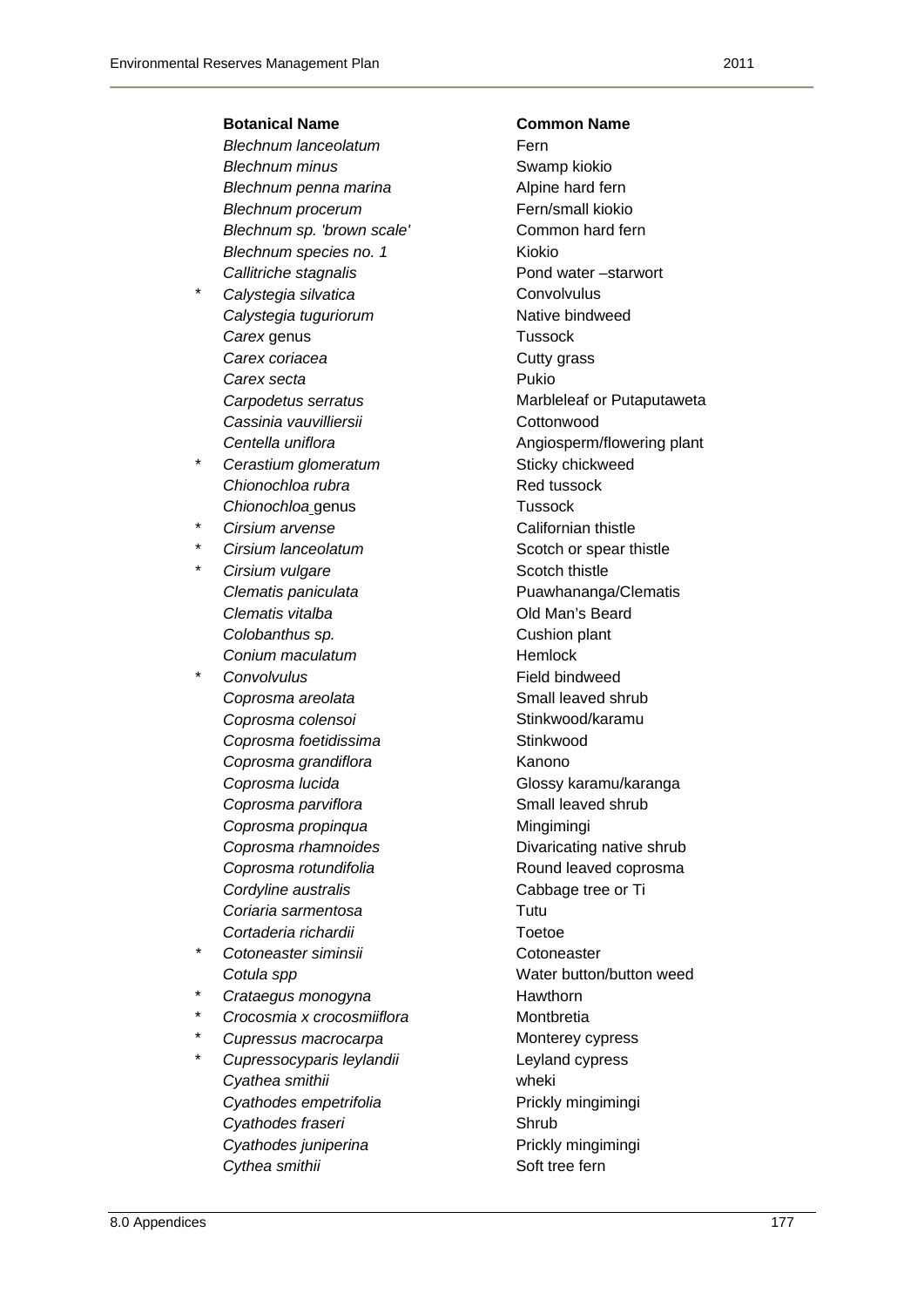### **Botanical Name Common Name**  \* *Cytisus scoparius* Broom *Dacrycarpus dacrydioides* Kahikatea/White Pine **Dacrydium cupressinum** Red Pine or Rimu **Daphne laureola Spurge-laurel Spurge-laurel** *Dicksonia fibrosa* Ponga *Dicksonia squarrosa* Tree fern or Wheki *Digitalis purpurea* **Foxglove** *Dracophyllum longifolium* Inaka / Inanga *Elaeocarpus hookerianus* Pokaka *Eleocharis minus* Club rush **Epilobium alsinoides Willowherb** *Epilobium ciliatum* **Willow Herb** *Erechtites minima* **Coastal burnweed** \* *Eucalyptus spp.* Eucalyptus **[Festuca](http://en.wikipedia.org/wiki/Festuca)** genus **Tussock** *Fuchsia excorticata* Tree fuchsia or Kotukutuku **Fuchsia perscandens Climbing fuchsia** Gahnia sp. **Sample Saw-sedge** Saw-sedge Galega officinalis **Galega of Community** Goat's rue Galeobdolon luteum **Aluminium/Artillery Plant Galium propinquim Mawe Gaultheria antipoda Snowberry Snowberry Gentiana saxosa** Shore gentian *Gleichenia dicarpa* Swamp umbrella fern **Gnaphalium hookeri Shrub** *Grammitis magellanica sp. nothofageti* Fern \* *Grasses* English Grass *Griselinia littoralis* Broadleaf or Kapuka *Hebe elliptica* Kokomuka *Hebe salicifolia* Koromiko \* *Hedera helix* Ivy *Helichrysum filicaule* **Sub-alpine herb** Sub-alpine herb *Hierochloe redolens* **Holy Grass Histiopteris incisa Water fern** \* *Holcus lanatus* Yorkshire fog \* *Hydrangea spp.* Hydrangea *Hydrocotyle americana* Water-pennywort *Hydrocotyle heteromeria* Pennywort or hydrocotyle *Hydrocotyle novae-selandiae* Water pennywort *Hymenanthera alpina* Evergreen woody shrub *Hymenophyllum bivalve* **Filmy fern** *Hymenophyllum demissum* **Drooping filmy fern** *Hymenophyllum dilatatum* Filmy fern *Hymenophyllum flabellatum* Filmy fern *Hymenophyllum rarum* Filmy fern *Hymenophyllum revolutum* **Filmy** fern *Hymenophyllum sanguim lentum* Filmy fern

\* *Hypochaeris radicata* Catsear *Hypolepis ambigua* **Fern**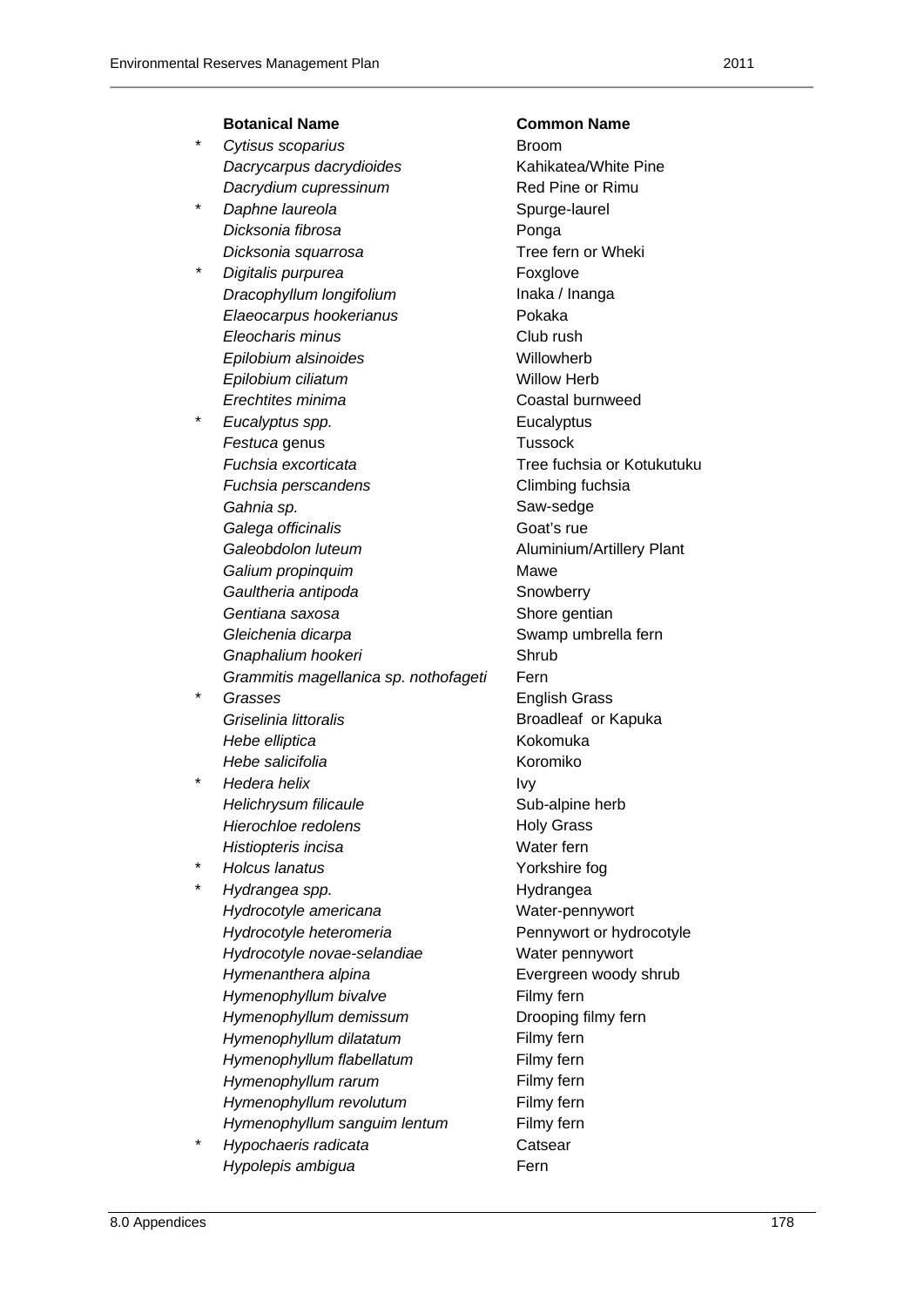|   | <b>Botanical Name</b>        | <b>Common Name</b>          |
|---|------------------------------|-----------------------------|
|   | Hypolepis distans            | Scrambling Ground Fern      |
|   | Hypolepis rufobarbata        | Fern                        |
|   | Hypolepis tenuifolia         | <b>Pressed Fern</b>         |
| * | Ilex aquifolium              | Holly                       |
| * | Juncus articulatus           | Jointed rush                |
| * | Juncus bufonius              | Toad rush                   |
|   | Juncus spp.                  | Rush                        |
|   | Leptopteris hymenophylloides | Crepe fern                  |
|   | Leptospermum scoparium       | Tea tree or Manuka          |
|   | Leptocarpus similis          | Jointed wire rush or oioi   |
|   | Loranthus micranthus         | Mistletoe                   |
| * | Lotus corniculatus           | Bird's- foot- trefoil       |
| * | Lotus pedunculatus           | Lotus grass                 |
| * | Lupinus spp.                 | Lupin                       |
|   | Luzuriaga parviflora         | Lanternberry plant          |
|   | Lycopodium varium            | Hanging clubmoss            |
|   | Macropiper excelsum          | Peppertree/Kawakawa         |
|   | Melicytus lanceolatus        | Mahoewao                    |
|   | Melicytus ramiflorus         | Whiteywood or Mahoe-wao     |
|   | Metrosideros diffusa         | Climbing rata or Akatea     |
|   | Metrosideros umbellata       | Ironwood or (Southern) Rata |
| * | Mimulus moschatus            | <b>Muskflower</b>           |
|   | Moss spp                     | Moss                        |
|   | Muehlenbeckia australis      | Pohuehue                    |
|   | Muehlenbeckia complexa       | Pohuehue                    |
| * | Mycelis muralis              | <b>Wall's Lettuce</b>       |
|   | Myosotis sp.                 | Mouse ear/forget-me-not     |
|   | Myosotis rakiura             | Mouse ear/forget-me-not     |
|   | Myriophyllum propinquum      | Water milfoil               |
|   | Myrsine australis            | Red Mapou or Matipo         |
|   | Myrsine divaricata           | Weeping matipo              |
|   | Neomyrtus pedunculata        | Rohutu                      |
|   | Nertera depressa             | <b>Bead Plant</b>           |
|   | Nertera dichondrifolia       | Creeping ground cover       |
|   | Nothofagus fusca             | NZ Red Beech                |
|   | Olearia arborescens          | Tree daisy                  |
|   | Olearia colensoi             | Leatherwood or Tupare       |
|   | Olearia nummularifolia       | Shrub daisy                 |
|   | Pernettya macrostigma        | Chamaephytic shrub          |
|   | Parsonsia capularis          | Native Jasmine or Akakiore  |
|   | Parsonsia heterophylla       | NZ Jasmine or kaihua        |
| * | Pasture grass' sp            | Pasture grass               |
|   | Patellaea rotundifolia       | <b>Button Fern</b>          |
|   | Pennantia corymbosa          | Kaikomako                   |
|   | Pernettya macrostigma        | Chamaephytic shrub          |
|   | Phormium tenax               | Flax or Harakeke            |
|   |                              |                             |

8.0 Appendices 179 Phyllocladus alpinus **Mountain** toa toa *Phymatosorus diversifolius* Hounds tongue fern or Kowaowao Pimelea lyallii *Pimelea lyallii* **Southern sand daphne**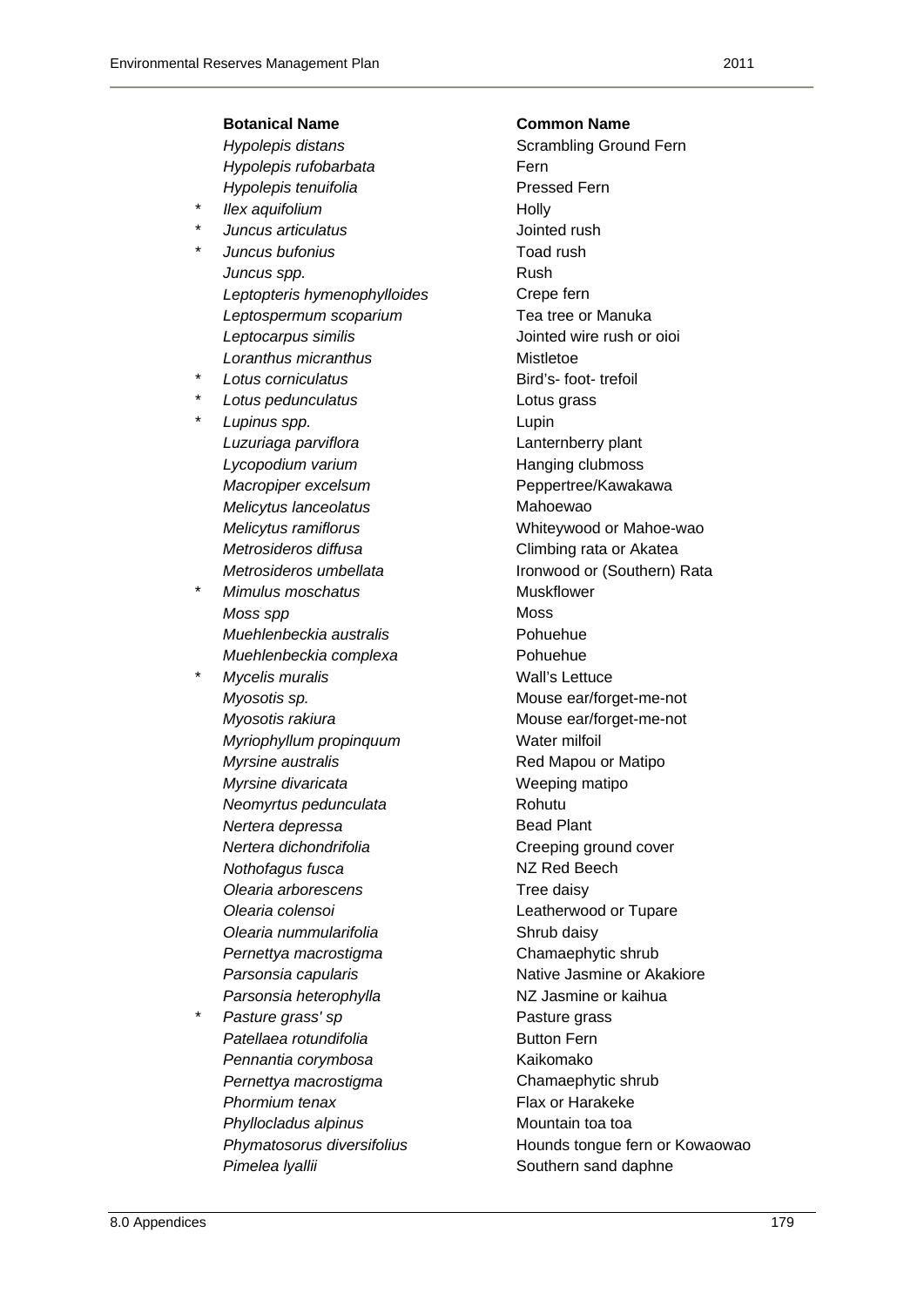### **Botanical Name Common Name**

- **Pimelea prostrata NZ Daphne Pinus radiata According to Pinus radiata** pine *Pittosporum eugenioides* Lemonwood or tarata **Pittosporum tenuifolium Kohuhu/Black Mapou Plagianthus divaricatus Shore ribbonwood Plagianthus regius Ribbonwood Plantago lanceolata Narrow-leaved plantain Plantago major Broad-leaved plantain Plantago triandra Starweed Poa genus** Tussocks
- *Poa astonii* Tussock **Poa cita /Poa laevis Silver tussock Poa colensoi Blue Tussock Podocarpus ferrugineus Miro Podocarpus hallii Hall totara Podocarpus totara Totara Totara** *Polystichum vestitum* Prickly shield-fern **Prumnopitys ferruginea Miro/Brown Pine** *Prumnopitys taxifolia* Black Pine or Matai
- **Prunella vulgaris Self heal Pseudopanax colensoi** Mountain five finger *Pseudopanax crassifolius* Lancewood or Horoeka Pseudopanax edgerleyi **berkenak akawa Pseudopanax simplex** Three finger *Pseudopanax sp. aff. colensoi* **Mountain Fivefinger or Orihou** *Pseudowintera colorata* Pepperwood or Horopito **Psilotaceae tmesipteris spp Fork fern** *Pteridium aquilinum* **Bracken Pteridium esculentum**  Bracken or Rarauhe
- **Ranunculus repens Creeping buttercup**
- \* *Rhododendron spp.* Rhododendron
- **Ribes sanguineum Flowering currant**
- **Rosa rubiginosa Sweet briar Sweet briar Rubus australis Bush lawyer**
- \* *Rubus fruticosus* Blackberry
- **Rubus schmidelioides Bush lawyer**
- **Rumex acetosella Sorrel**
- **Rumex crispus Curled dock**
- **Rumex obtusifolius Broad-leaved dock Ruophra adiantiformis Climbing shield Fern Rumohra hispida Hairy fern Salicornia australis Chicken claw**
- 
- Sambucus nigra **belief and the Elderberry**

*Pittosporum colensoi* Evergreen tree, Kohuhu cultivator Poa annua **Poa annua Annual bluegrass**, annual wintergrass *Ripogonum scandens* Supplejack or Kareao **Rubus cissoides Bush lawyer or Tataramoa** \* *Rubus laciniatus* Blackberry - cut leaved Salix spp. **Example 20** Salix spp. **Weeping willow**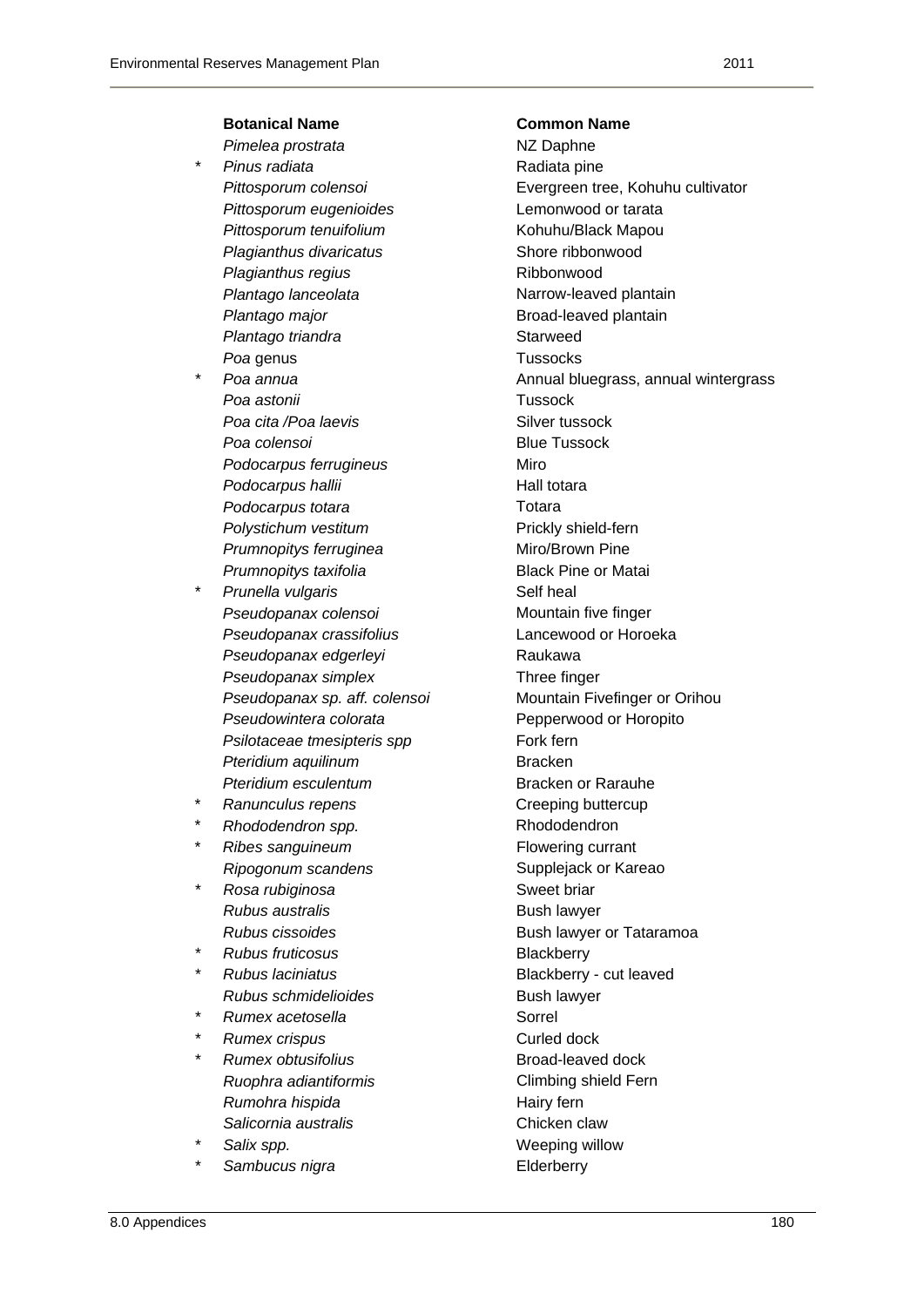|   | <b>Botanical Name</b>  | <b>Common Name</b>                     |
|---|------------------------|----------------------------------------|
|   | Samolus repens         | Creeping Brookweed                     |
|   | Schedonorus phoenix    | Tall fescue                            |
|   | Schefflera digitata    | Seven finger or Pate                   |
|   | Schoenus nitens        | Shiny bog-sedge                        |
|   | Scirpus nodosus        | Sedge                                  |
|   | Scirpus sp.            | <b>Bulrush</b>                         |
| * | Sedum acre             | Goldmoss stonecrop                     |
|   | Selliera radicans      | Selleria                               |
|   | Senecio biserratus     | Jagged fireweed                        |
| * | Senecio jacobaea       | Ragwort                                |
|   | Senecio minimus        | Groundsel                              |
|   | Senecio wairauensis    | Mountain fireweed                      |
| * | Solanum dulcamara      | <b>Bittersweet</b>                     |
|   | Solanum laciniatum     | Poroporo                               |
|   | Sonchus kirkii         | Shore puha                             |
| * | Sonchus oleraceus      | Sow thistle                            |
|   | Sophora microphylla    | Kowhai                                 |
|   | Stellaria gracilenta   | Small chickweed                        |
|   | Stellaria parviflora   | Dicot Herb                             |
|   | Suaeda novae-zelandiae | Sea blite                              |
|   | Tetragonia trigyna     | Kokihi Beach Spinach, NZ spinach plant |
|   | Tillaea moschata       | <b>Vascular Plant</b>                  |
|   | Trichomanes venosum    | Veined bristle fern, filmy fern        |
| * | Trifolium pratense     | Red clover                             |
| * | Tropaeololum speciosum | Chilean flame flower                   |
| * | Ulex europaeus         | Gorse                                  |
|   | Uncinia clavata        | Hook grass                             |
|   | Uncinia uncinata       | Hook grass                             |
|   | Viola cunninghamii     | Violet                                 |
|   | Weinmannia racemosa    | Kamahi                                 |

### **8.3 LIST OF FAUNA USED IN THE TEXT**

| Acearanea sp.            | Spider          |
|--------------------------|-----------------|
| Anabium punctatium       | Commor          |
| Anas gracilis            | <b>Grey Tea</b> |
| Anas superciliosa        | Grey Du         |
| Anthornis malaneura      | Bellbird        |
| Apis mellifera           | Honey be        |
| Apocrita (suborder)      | Wasp            |
| Ardea novaehollandiae    | White-fac       |
| Ardeidae family          | <b>Bittern</b>  |
| Athene noctua            | Little Ow       |
| Aythya novaeseelandiae   | Scaup           |
| Bassaris generilla       | Red adm         |
| Branta canadensis        | Canada⊣         |
| <b>Bombus terrestris</b> | Bumble b        |
| Bos primigenius          | Cattle          |
| Bowdleria punctata       | Fernbird        |
|                          |                 |

### **Scientific Name**  Common Name

Spider **Common borer beetle** *Analy* Teal *Anas superciliosa* Grey Duck *Anthornis malaneura* Bellbird **Honey bee** *Apocrita (suborder)* Wasp **White-faced Heron Bittern Little Owl** Scaup *Bassaris generilla* Red admiral *Branta canadensis* Canada Goose **Bumble bee Cattle**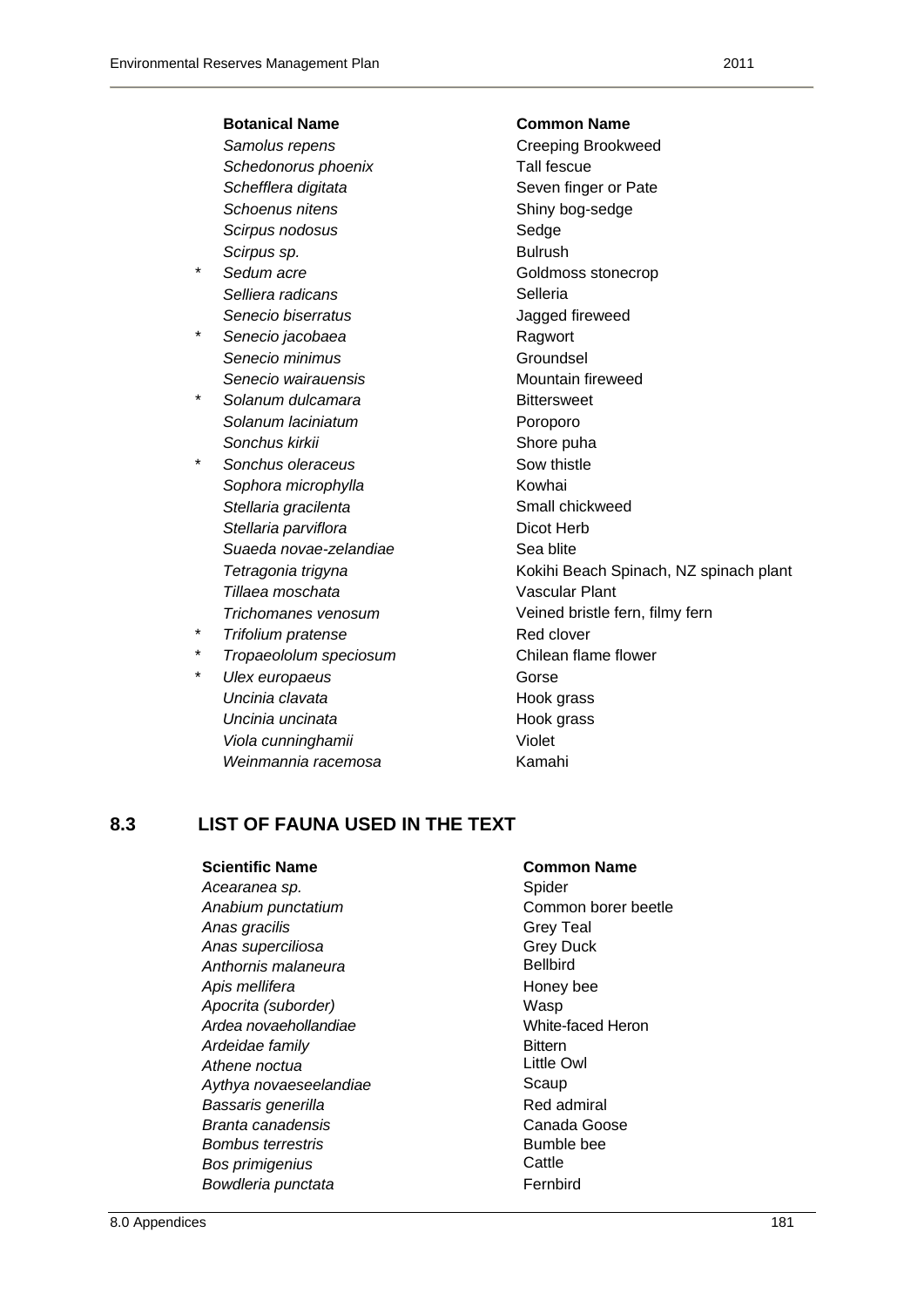**Scientific Name Common Name** 

Calliphora quadrimaculata **Native blue bottle Carduelis carduelis Goldfinch Carduelis flammea**<br>
Chalcites lucidus<br>
Chalcites lucidus **Chalcites lucidus Charadrius bicinctus Banded dotterel** *Chilopoda* Centipede **Chroicocephalus bulleri Black-billed gull** *Cicadidae sp* Cicadas **Clitarchus hookeri Stick insect - green and brown** Stick insect - green and brown **Clubiona convoluta Spider Spider Crambus flexuosellus Common grass moth** *Diea sp.* Spider *Diplopoda* Millipede **Dyarcyops orepukiensis Spider** Spider *Elseyornis melanops* Black-fronted dotterel *Emberiza citronella* Yellowhammer *Erinacues europaeus occidentalis* Hedgehog *Eristalis tenax* **Dronefly Eubalaena australis Southern right whale** *Felis catus* Feral cat **Finschia novaeseelandiae Brown Creeper or Pipipi Forficula auricularia European earwig** *Fringilla coelebs* Chaffinch Gerygone igata **Grey Ware Gymnorhina tibicen Magpie Magpie Hanseniella sp. blue community is a set of the Bush centipede** *Haematopus finschi* South Island Pied Oystercatcher *Haemotopus ostralegus finschii* Pied oyster catcher *Haemotopus unicolour* Variable oystercatcher *Hemiphaga novaeseelandiae* **NZ** wood pigeon or kereru *Hoplodactylus granulatus* Forest gecko **Larus bulleri Contract Contract Contract Contract Contract Contract Contract Contract Contract Contract Contract Contract Contract Contract Contract Contract Contract Contract Contract Contract Contract Contract Contrac** *Larus dominicus* Black-backed gull Larus novaehollandiae scopulinus **Red billed gull** *Leucocarbo chalconotus* Stewart Island Shag **Litoria raniformis Green tree frog** *Mecodema sp.* Waisted ground beetle *Melanostoma fasciatum* **Hoverfly** *Mus musculus* **Mouse** *Musa domestica* **Common house fly** *Mustela ermine* **Stoat** *Mustela furo* **Ferret** *Mustela nivalis* **Weasel** *Ninox novaeseelandiae* Morepork **Oeceticus omnivorus Case moth Oncacontias vittatus Shield bug Shield bug** *Orthoclydon praefactata* Flax-Looper Caterpillar *Orthoptera* Weta **Oryctolagus cuniculuc Otariidae family Fur seal** 

*Chrysosossyx lucidus* Shining Cuckoo or Pipiwharauroa *Circus approximans gouldi* Australasian Harrier Hawk or Kahu *Litoria ewingi* Whistling brown Australian tree frog